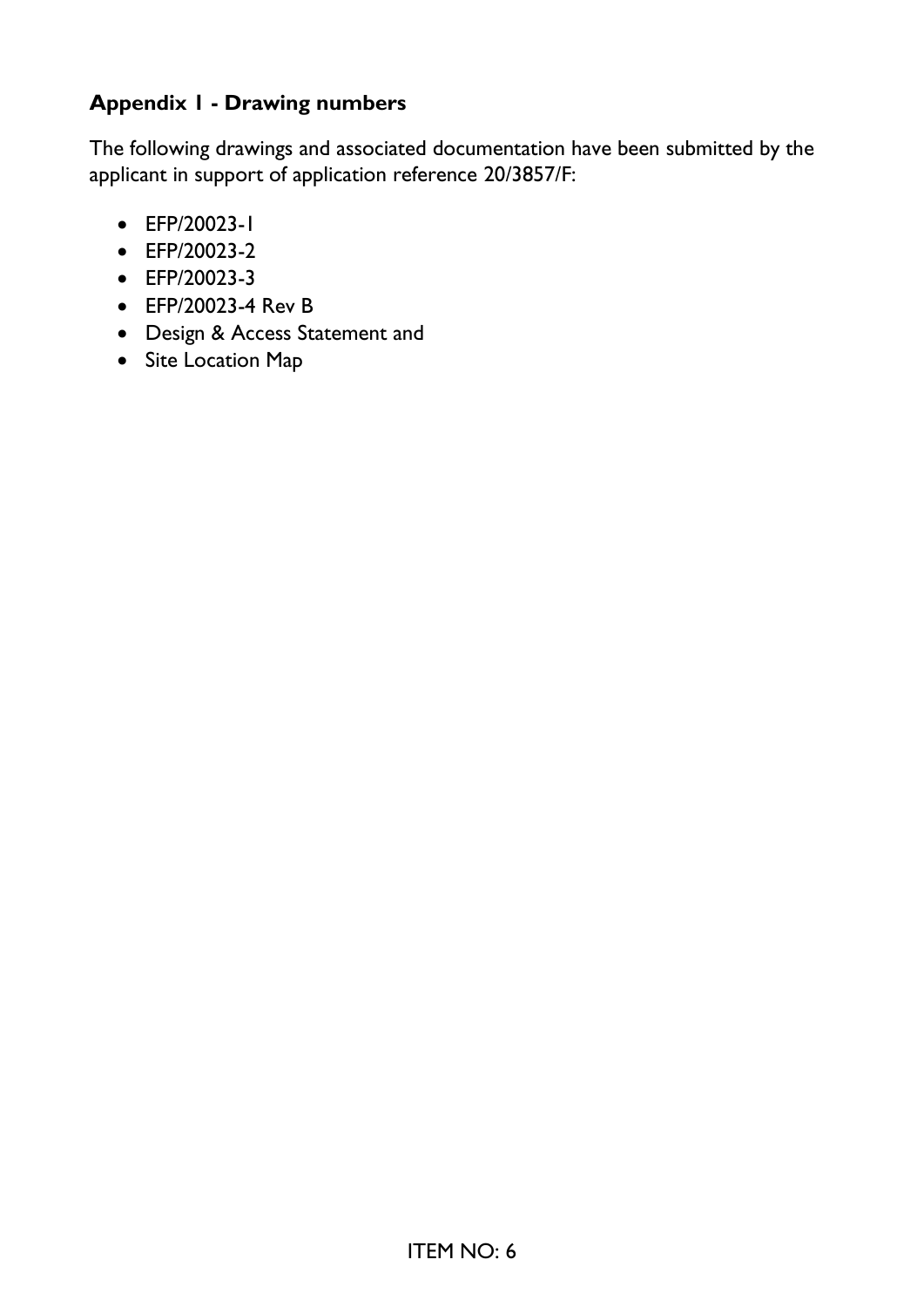# **Appendix 2 – Conditions and Informative(s)**

### **Condition 1**

The development to which this permission relates must be begun not later than the expiration of three (3) years beginning with the date on which the permission is granted.

**Reason**: As required by Section 91 of the Town and Country Planning Act 1990.

### **Condition 2**

The development shall be carried out strictly in accordance with the application plans, drawings and documents hereby approved and as detailed below:

EFP/20023-1, EFP/20023-2, EFP/20023-3, EFP/20023-4 Rev B, Design & Access Statement and Site Location Map

**Reason:** In the interests of good planning and to ensure that the development is carried out in accordance with the approved documents, plans and drawings submitted with the application and is acceptable to the local planning authority.

### **Condition 3**

The materials to be used for the external surfaces of the development hereby permitted shall match those of the existing building. All new works and works of making good to the retained fabric shall be finished to match the adjacent work unless otherwise stated on the approved drawings and retained for the lifetime of the development.

**Reason:** To ensure that the design is delivered in accordance with the details submitted and assessed so that the development achieves the necessary high standard and detailing in accordance with Policy D3 of the London Plan (2021), Policy DH1 of the Royal Greenwich Local Plan: Core Strategy with Detailed Policies (July 2014) and the Council's 'Residential Extensions, Basements and Conversions Guidance SPD (December 2018).

### **Condition 4**

- a) Prior to the first occupation of the development hereby approved, details of the boilers shall be submitted to and approved in writing by the Local Planning Authority. The boilers shall have dry NOx emissions not exceeding 40 mg/kWh (0%).
- b) The boilers shall be installed and retained for the lifetime of the development in accordance with the approved details unless prior written approval of the authority is given.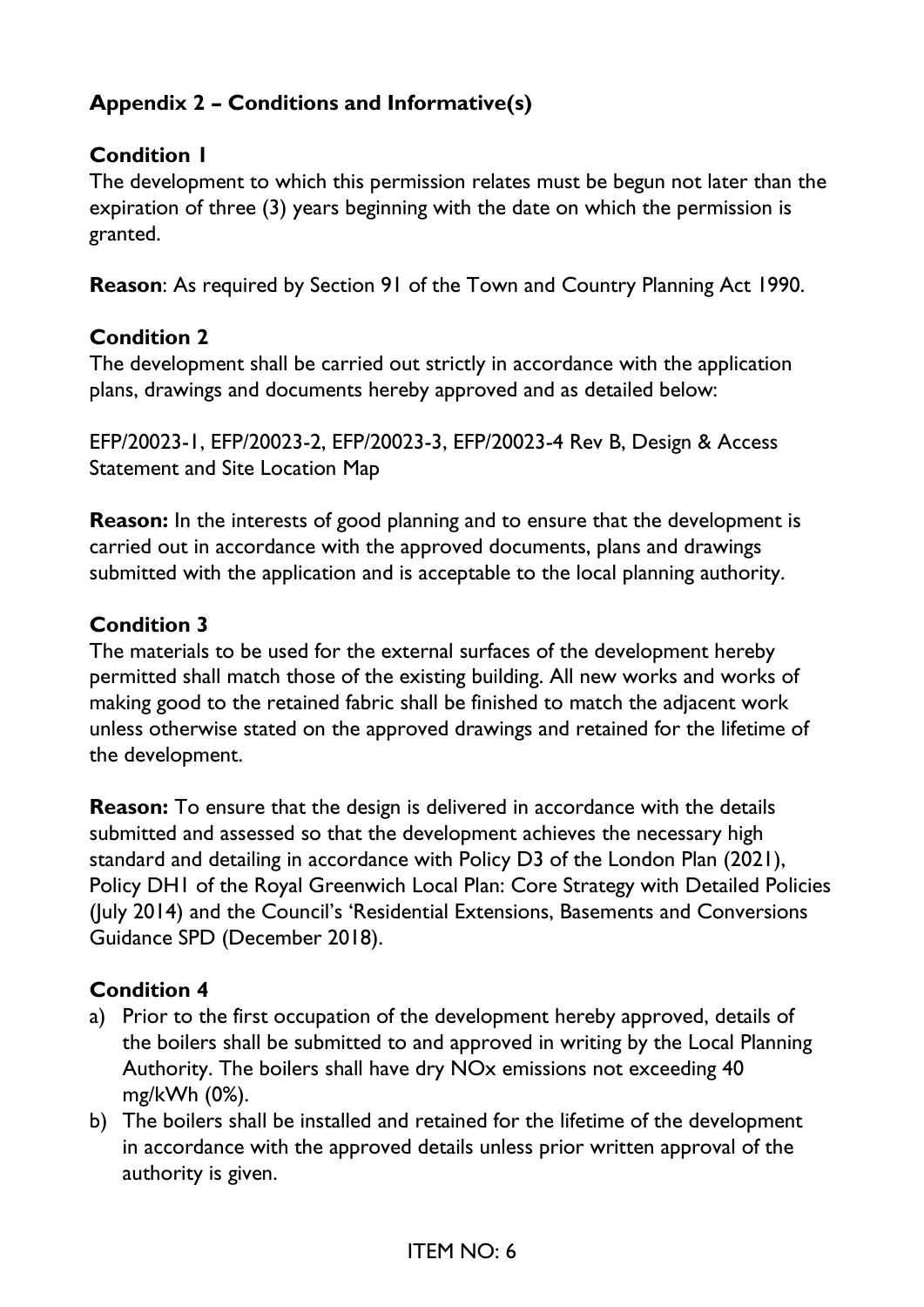**Reason:** To comply with the London Plan's SPG on Sustainable Design and Construction and Policy SI 1 of the London Plan (2021).

### **Condition 5**

The development hereby permitted shall comply with Regulation 36(2)(b) of the Building Regulations 2010 (as amended by the Building Regulations (Amendment) Regulations 2015/767) and as set out in section G2 of the Building Regulations Approved Document (105 litres per person per day).

**Reason:** To comply with Policy SI 5 of the London Plan (2021) and Policy DH1 of the Royal Greenwich Core Strategy with Detailed Policies (2014).

### **Condition 6**

- a) Prior to the first occupation of the development hereby approved details to show a min. 7 secure and covered cycle spaces to be provided on the site shall be submitted to and approved in writing by the local planning authority.
- b) The cycle parking spaces shall be installed in accordance with the approved details prior to the first occupation of the approved flats and maintained thereafter in working order for the lifetime of the development.

**Reason:** To ensure adequate cycle parking is available on site and to promote sustainable transport by reducing the need for car travel and ensure compliance with Policy T5 of the London Plan (2021) and Policies IM(b) and IM(c) of the Royal Greenwich Local Plan: Core Strategy with Detailed Policies (2014).

## **Condition 7**

- a) Prior to the first occupation of the development hereby approved details of a min. 1.8m high screening for the private amenity area of Flat B (ground floor 3 bed unit) shall be submitted to and approved in writing by the local planning authority.
- b) The privacy screening shall be installed in accordance with the approved details prior to the first occupation of Flat B and maintained thereafter for the lifetime of the development.

**Reason:** To protect the amenity of the occupiers at Flat B in complying with Policy DH(b) of the Royal Greenwich Local Plan: Core Strategy with Detailed Policies (2014) and the Council's Residential Extensions, Basement and Conversion Guidance SPD (2018)

**Condition 8**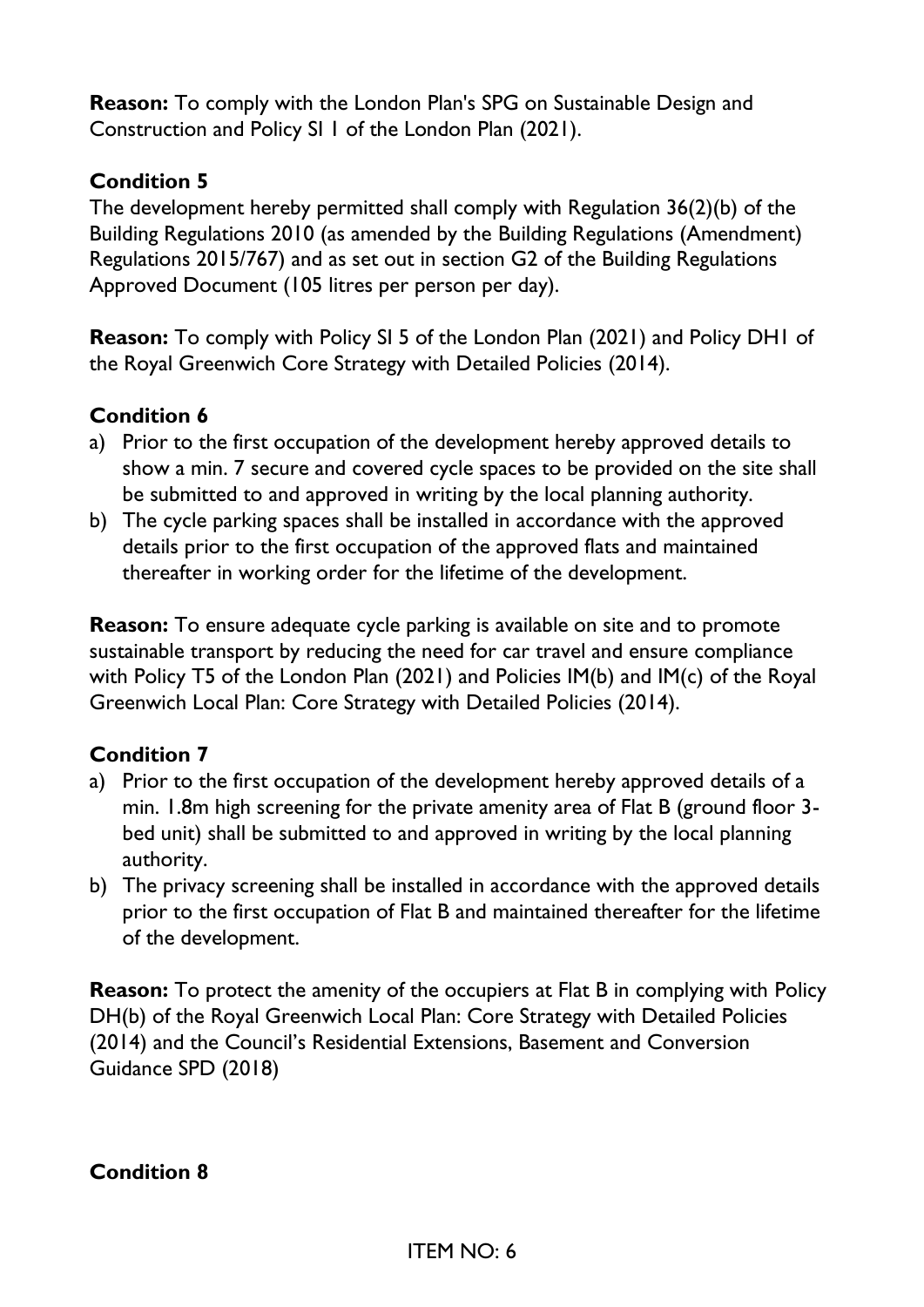- a) Prior to the first occupation of the development hereby approved details of the covered refuse storage shall be submitted to and approved in writing by the local planning authority.
- b) The refuse storage shall be installed in accordance with the approved details prior to the first occupation of the development and maintained thereafter for the lifetime of the development.

**Reason:** To protect the amenity of the occupiers in complying with Policy E(a) of the Royal Greenwich Local Plan: Core Strategy with Detailed Policies (2014).

#### **Condition 9**

- a) Prior to the first occupation of the development hereby approved a car park management plan shall be submitted to and approved in writing by the local planning authority.
- b) The car park management plan as approved shall be implemented prior to the first occupation of the development and maintained thereafter for the lifetime of the development.

**Reason:** To ensure that safe and secure off-street parking is maintained and managed to that satisfaction of the Council and ensure compliance with Policy T6 of the London Plan (2021) and Policy IM(c) of the Royal Greenwich Local Plan: Core Strategy with Detailed Policies (Adopted July 2014).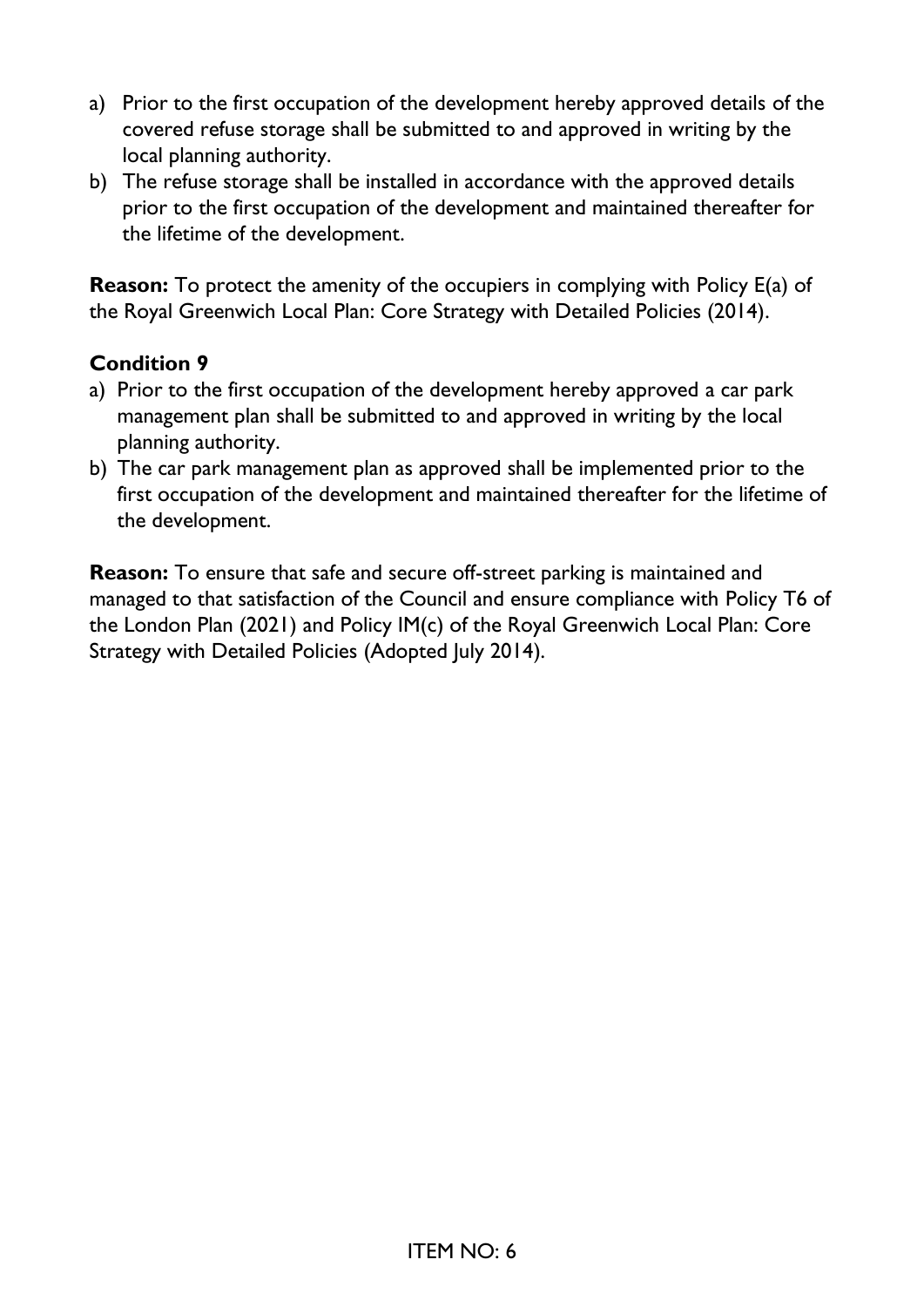### **Informative(s)**

- 1. The Council engages with all applicants in a positive and proactive way through specific pre-application enquiries and the detailed advice available on the Council's website. On this particular application, no pre-application advice was sought. However, as the proposal was clearly in accordance with the Development Plan, permission could be granted without any further discussion.
- 2. Under the London Buildings Acts (Amendment) Act 1939, you are legally required to apply for a new official address for this development. Please see our website: [https://www.royalgreenwich.gov.uk/info/200199/street\\_naming\\_and\\_numberin](https://eur01.safelinks.protection.outlook.com/?url=https%3A%2F%2Fwww.royalgreenwich.gov.uk%2Finfo%2F200199%2Fstreet_naming_and_numbering%2F83%2Fdevelopers_and_street_naming&data=04%7C01%7CAaron.Lau%40royalgreenwich.gov.uk%7Ccccba3efa6e24d56b35408d95a4ad535%7Ce632f2633f464111aa5cd54126f95105%7C1%7C0%7C637640099705203243%7CUnknown%7CTWFpbGZsb3d8eyJWIjoiMC4wLjAwMDAiLCJQIjoiV2luMzIiLCJBTiI6Ik1haWwiLCJXVCI6Mn0%3D%7C1000&sdata=XFDqQkjhFsPmHKXFYvszrpBK7KSd0JBxJ3imHWz%2Bm1Y%3D&reserved=0)

g/83/developers and street naming for further guidance on how to apply.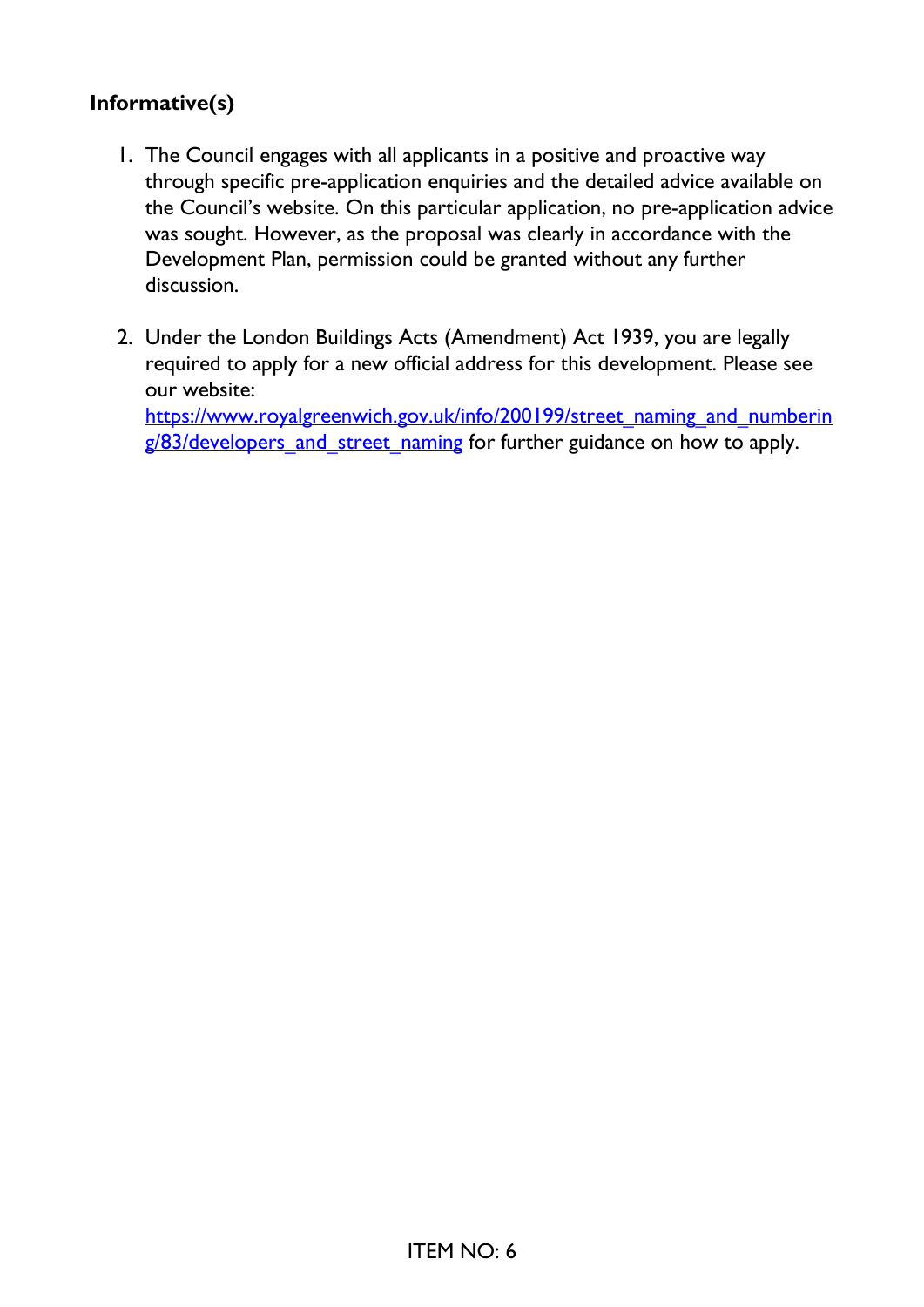### **Appendix 3 - National, regional and local planning policies and Supplementary Planning Guidance / Documents**

### The NPPF (July 2021)

The National Planning Policy Framework (NPPF) confirms that applications for planning permission must be determined in accordance with the development plan, unless material considerations indicate otherwise. Of relevance in this instance is:

Chapter 12 Achieving well-designed places

#### The London Plan: The Spatial Development Strategy for London (March 2021)

In March 2021 the London Plan (2021) was adopted. The policies relevant to this application are:

| Policy GG4  | Delivering the homes Londoners need                      |
|-------------|----------------------------------------------------------|
| Policy D3   | Optimising site capacity through the design-led approach |
| Policy D5   | Inclusive design                                         |
| Policy D6   | Housing standards                                        |
| Policy D7   | Accessible housing                                       |
| Policy D13  | Agent of change                                          |
| Policy D14  | <b>Noise</b>                                             |
| Policy HI   | Increasing housing supply                                |
| Policy SI I | Improving air quality                                    |
| Policy T5   | Cycling                                                  |
| Policy T6   | Car parking                                              |
| Policy T6.1 | Residential parking                                      |

The Royal Borough of Greenwich Adopted Core Strategy (July 2014)

The Royal Greenwich Local Plan: Core Strategy with Detailed Policies was adopted by the Council on 30th July 2014. The Core Strategy and the London Plan are the borough's statutory development plans. The following lists the relevant strategic objectives, spatial policies and cross cutting policies from the Core Strategy as they relate to this application:

| Policy H1             | New Housing                                  |
|-----------------------|----------------------------------------------|
| Policy H <sub>2</sub> | <b>Housing Mix</b>                           |
| Policy H5             | <b>Housing Design</b>                        |
| Policy H(b)           | Conversions                                  |
| Policy DHI            | Design                                       |
| Policy DH(b)          | Protection of Amenity for Adjacent Occupiers |

## ITEM NO: 6